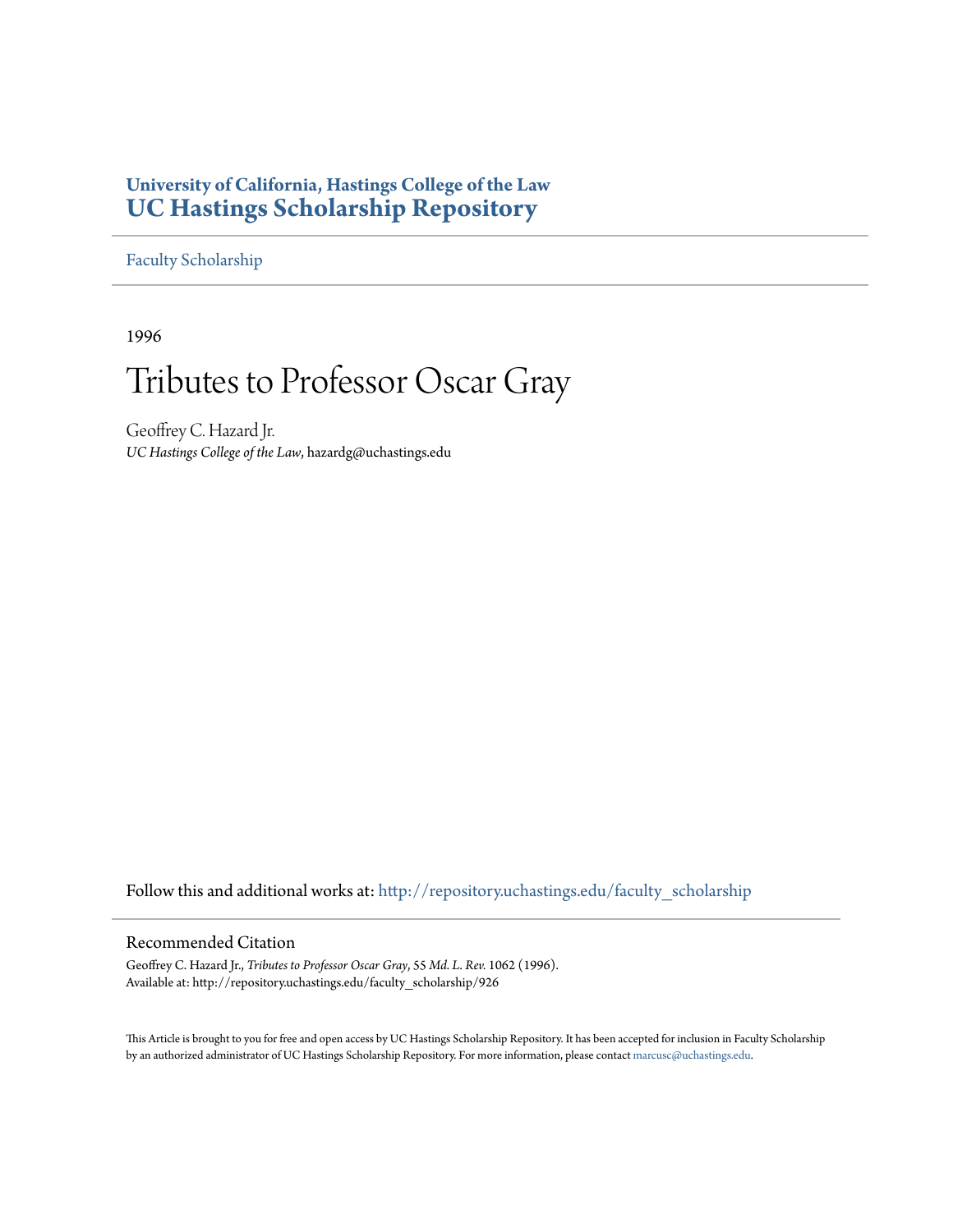

## **Faculty Publications UC Hastings College of the Law Library**

| Author:   | Geoffrey C. Hazard, Jr.                 |
|-----------|-----------------------------------------|
| Source:   | Maryland Law Review                     |
| Citation: | 55 Md. L. Rev. 1062 (1996).             |
| Title:    | <b>Tributes to Professor Oscar Gray</b> |

Originally published in MARYLAND LAW REVIEW. This article is reprinted with permission from MARYLAND LAW REVIEW and University of Maryland School of Law.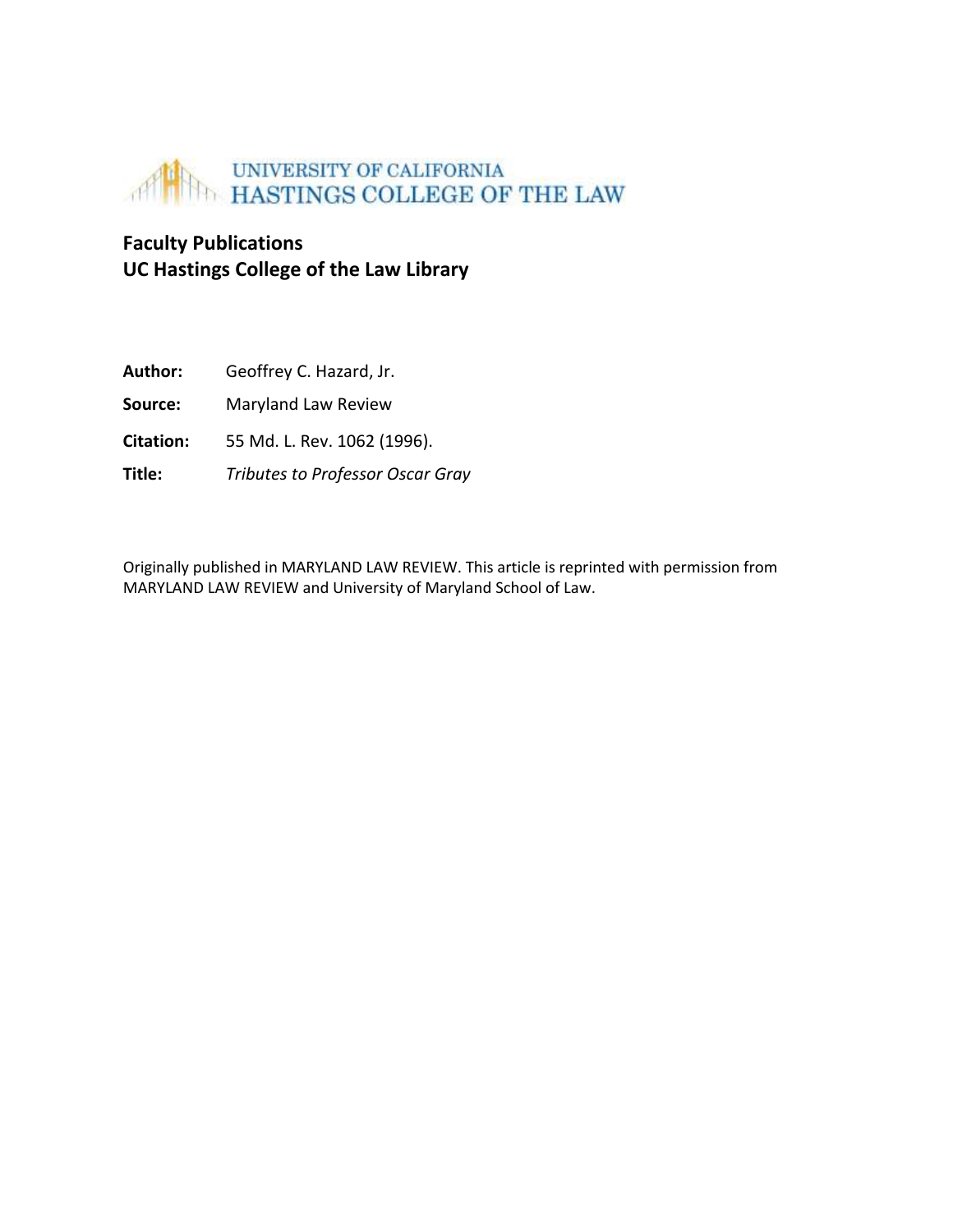# **MARYLAND LAW REVIEW**

VOLUME 55

1996

NUMBER 4

© Copyright Maryland Law Review, Inc. 1996

# **Tributes**

#### **TRIBUTES TO PROFESSOR OSCAR GRAY**

#### GUIDO CALABRESI\*

Can it be that Oscar Gray is retiring? It is possible that the time is ripe for a *festschrift* honoring him and his extraordinary achievements as a teacher and scholar? In one way it surely is time, because what he has accomplished undoubtedly justifies this and many honors. But his wisdom, and his feistiness, suggest that it is far too early and that there is yet much more to come.

His teacher, and mine—that is why we are truly brothers in the law-Fleming James, Jr., would be both very proud and very, very pleased. *Jimmy* wanted Oscar to take over "his" casebook— Shulman, James, and Gray-and, even more, he wanted Oscar to inherit and maintain "The Treatise"—Harper, James, and Gray. James knew that among his many pupils, Oscar better than anyone else understood his vision and yet was independent and creative enough to chart new courses as the law of torts demanded them. In other words, Oscar was, and is, as Jimmy once put it: that rare pupil who is capable of "pushing the quest further" and, as such, worthy of his teacher's "special affection."

But that special affection is due to Oscar from many more than just his great teacher. It is due him from all of us who work in this wonderful field. And it is due to him especially from me. As a teacher I have, for many, many years rejoiced in his insights, and in the elegance and clarity with which they are presented. As a judge, I have

1061

<sup>\*</sup> Judge, United States Court of Appeals for the Second Circuit. Former Dean and Sterling Professor of Law, Yale University.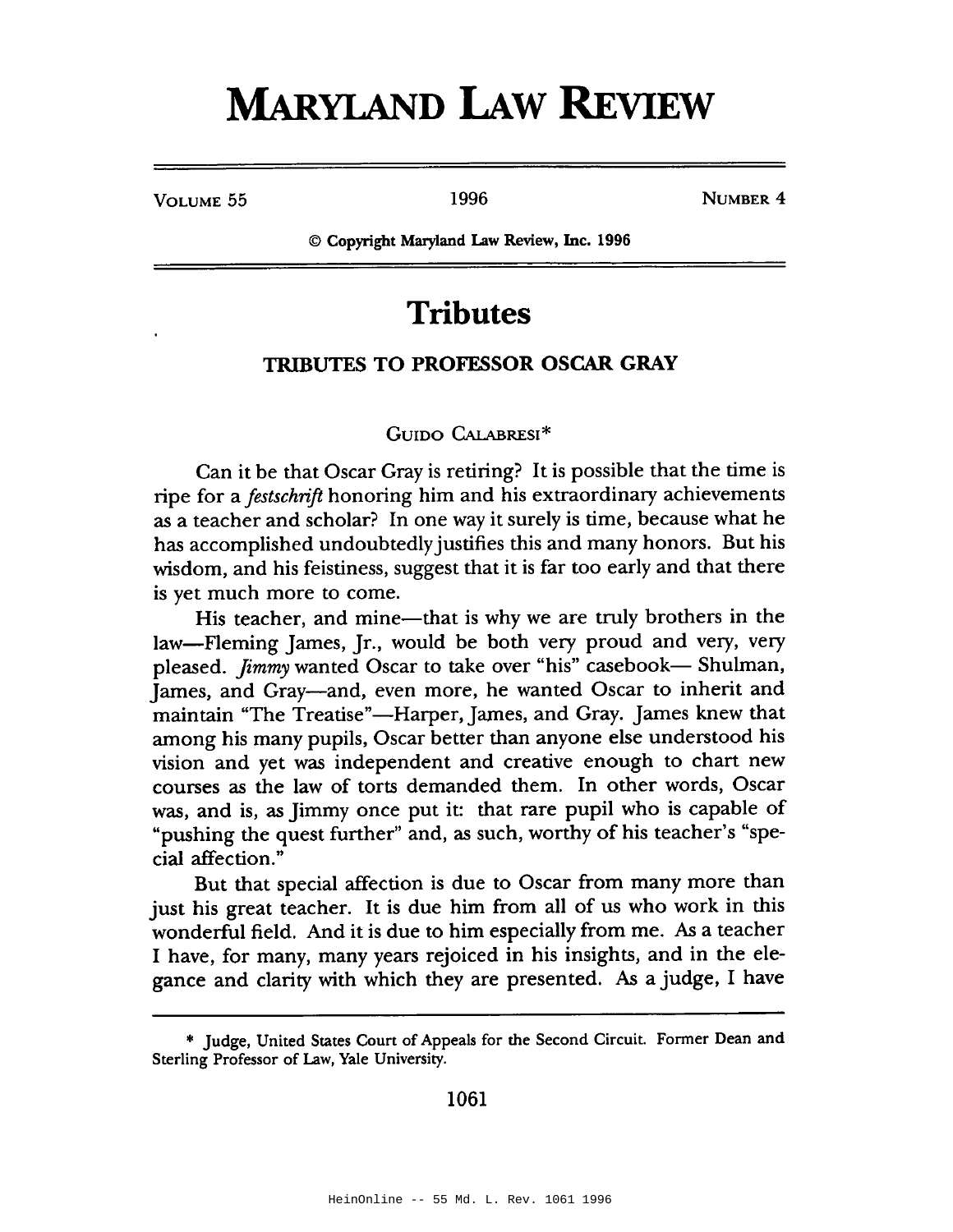found the scope and depth of his learning invaluable . . . and also fun. Even though I have thought, taught, and written about torts for nearly forty years, I could not conceive of starting to write an opinion in the field without having a lively conversation with Oscar Gray's writings first. And, when I approach other areas of law, I find myself wishing again and again that there were, in those fields as well, works of the calibre of Harper, James, and Gray to argue with and learn from.

This is so, of course, because of the breadth of Oscar's knowledge, and because of the depth of his insights. But it also is so for another, perhaps even more important, reason. And that is Oscar Gray's profound decency. This human quality informs everything Oscar writes and makes his works, like the works of Fleming James himself, infinitely valuable to scholars, to teachers, and especially to judges.

Years ago, when James retired, I wrote a piece in which I called him "*il miglior fabbro.*" How true this is today of Oscar Gray, and how appropriate it is to end this note of appreciation as I did the one to Fleming James—

Oscar, Ad Multos Annos!

#### GEOFFREY C. HAZARD, JR.\*

Professor Oscar Gray became a member of the American Law Institute in 1975. Since that time, Oscar has served on several committees: the Advisory Committee for the Restatement (Second) of Torts, the final text of which was published in 1979; the Advisory Committee for the Restatement (Second) of Judgments, the final text of which was published in 1982; the Advisory Committee of the Restatement (Third) of Torts: Apportionment of Liability, the work on which was begun two years ago; and the Members Consultative Group for the Restatement (Third) of Torts: Products Liability, a project that is presently in midstream. In addition, Oscar has regularly attended the annual meetings of the Institute in May of each year, and he has given me as director of the Institute, and my predecessor, Herbert Wechsler, occasional advice on various matters of Institute concern.

I first came to know Oscar in his capacity on the Advisory Committee for the Restatement (Second) of Judgments. That project had been outlined in a prospectus by Professors Benjamin Kaplan and David Shapiro of Harvard Law School and then commenced with them as reporters in 1971. Originally I was on the Advisory Committee, along with Oscar. Not long afterward, Ben Kaplan was appointed to the

<sup>\*</sup> Director, American Law Institute.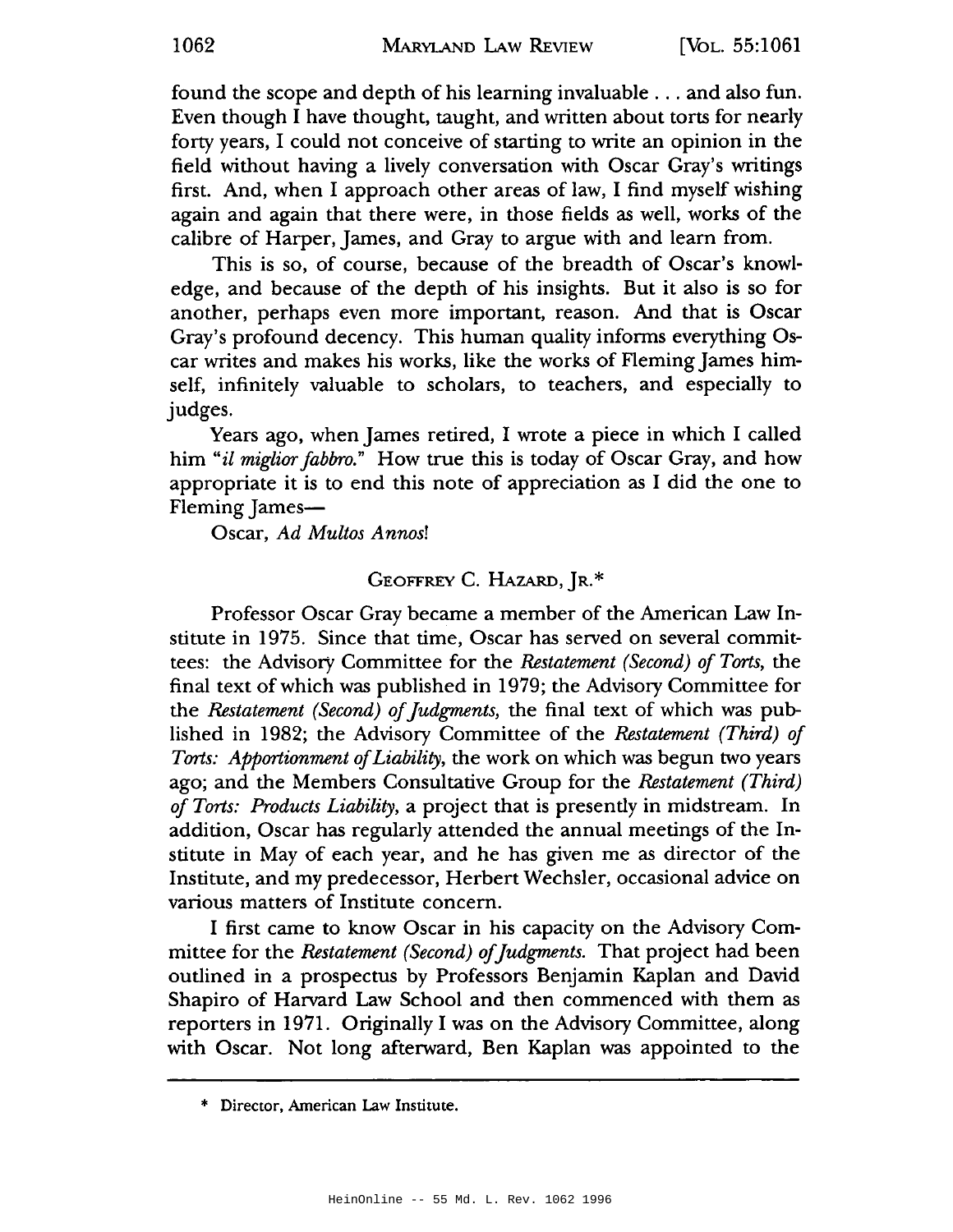Supreme Judicial Court of Massachusetts, which required his withdrawal as reporter-he then joined the Advisory Committee. I was appointed co-reporter with David. Shortly thereafter, David suffered an illness that required his withdrawal. So it was that I became reporter for the project, eventually carrying it through to completion. The opportunity evidently was a pivotal event in my eventually becoming director of the Institute. My success as reporter was due in large measure to the intellectual and collegial support provided by the members of the Advisory Committee, Oscar among them.

The task of a member of an ALI Advisory Committee requires a combination of competences. Obviously, one is having a sufficient familiarity with the subject matter of the project to be able to make substantively useful suggestions. Another is being a careful reader, to discover what suggestions should be made, to prepare for participation in the informal discourse of an Advisory Committee meeting, and to give opinions to the director when necessary concerning the progress of the project. Another is being a good listener, to understand the exchanges between the reporter and other members of the Advisory Committee, to identify confusion and help rectify it, and to ration one's contributions in suitable deference to the other participants. Still another is being a good critic, because the essence of the Institute's deliberative procedure is the frank exchange of views about what the law is and the direction in which its development should be encouraged. Yet another is being a good colleague, because even the most self-confident reporter can be discouraged by criticism leveled at his most precious work.

The need for these qualities is greater still when a project's progress is interrupted. The progress on the Restatement (Second) of Judgments was interrupted twice, as indicated above. The patience and support of the members of the Advisory Committee, Oscar among them, was of inestimable value.

The same qualities are required of an effective participant at annual meetings of the Institute. If anything, even greater discipline is required. More diverse subject matter must be canvassed than in an Advisory Committee meeting, with less time available for each subject. The annual meetings of the Institute are large gatherings at which the floor is open. Any such convocation inevitably reveals members whose appreciation of their own contributions exceeds the evaluation placed by others in the company.

In my observation the member is most effective who is well prepared, has something to say, and says it concisely. As a former reporter, I can say that contributions of this kind are welcome because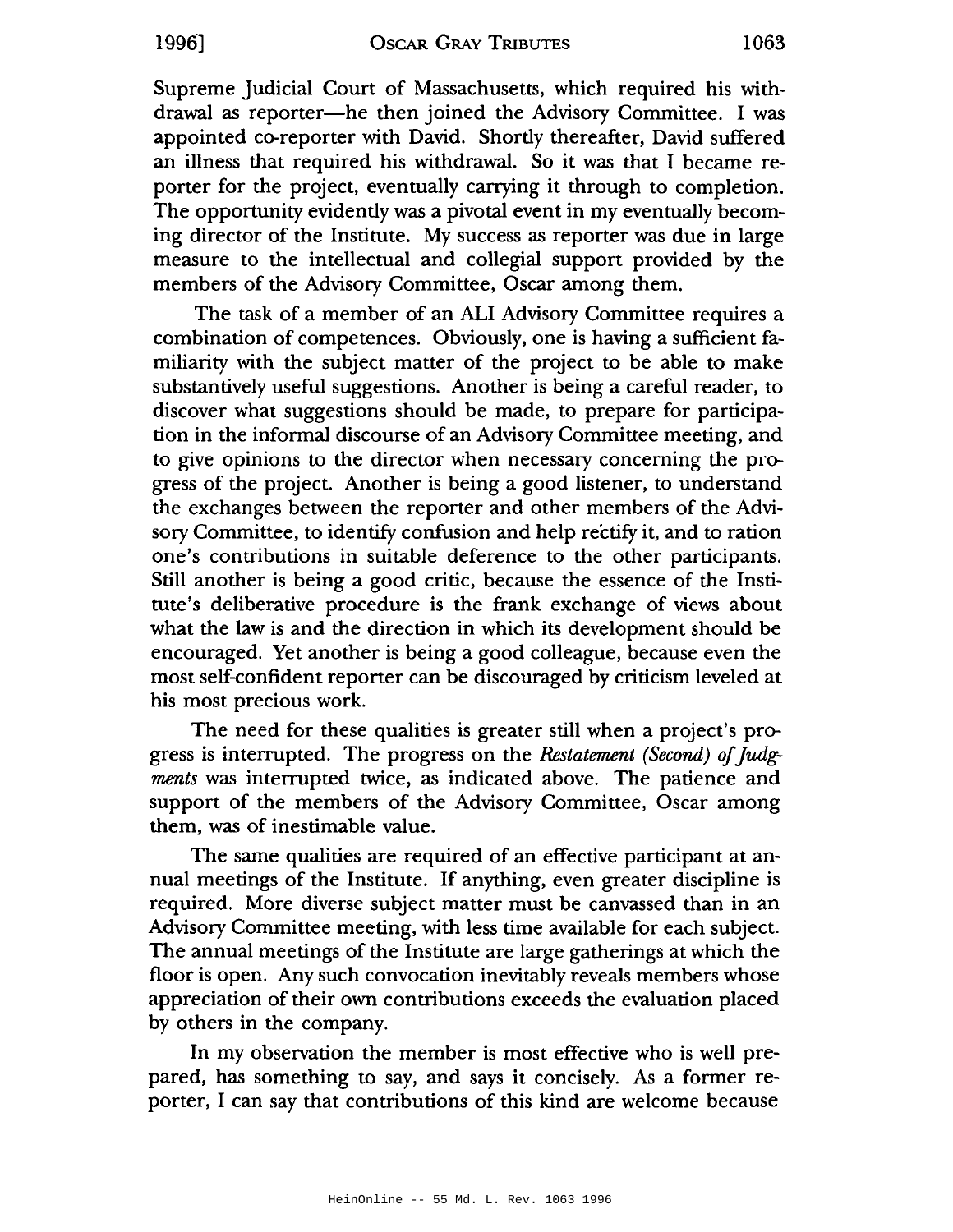they not only improve the product but also improve morale and hence receptivity to other suggestions. As present director of the Institute, I am also aware of the professional respect that is tacitly conferred by members of the Institute on those who make contributions of this quality.

Oscar Gray consistently has made such contributions to the Institute. I can immediately visualize him on the Institute floor, rising quietly to take his turn, holding the text in hand, addressing the reporter directly, and asking such questions as "Why?" or "What is the support for this proposition?" or "Is this section consistent with the Comment on page X?" Those presiding at the dais have long since learned that Oscar's questions, or comments in the form of questions, are very much worth heeding. Reporters, typically having less experience in the Institute, usually require time to learn this lesson. But when the lesson has been learned, a reporter comes to know that Oscar rises in order to clarify and to support creation of the best work a project is capable of producing.

Advisory Committee work affords Oscar greater prominence, given that a committee is a much smaller group and sits together for two or more days running. Here again I can visualize Oscar, now seated. His beard hangs upon his chest, his glasses make it difficult to read his eyes, and he is no taller than when standing. He is unfailingly polite in anticipation, waiting to be called upon rather than intruding on someone else's discourse. When he is recognized, he is unfailingly polite in presentation, doing his best to address what the text is trying to convey. He always has something valuable to say, and he always says it in few words. When he comes back to a point after others have spoken, it is because the force of his comment had not been fully comprehended. He is always understood to be seeking improvement in the text and not vindication of his presence.

Oscar is thus an excellent teacher of lawyers and law professors. I would infer that he is equally good with students, particularly those who can recognize the clear and careful intelligence behind his unpretentious mien. His retirement from the University of Maryland School of Law will leave a very large gap in that faculty. However, it will leave him continuing opportunity to provide the American Law Institute with the benefit of gracious presentations of thoughtful views.

1064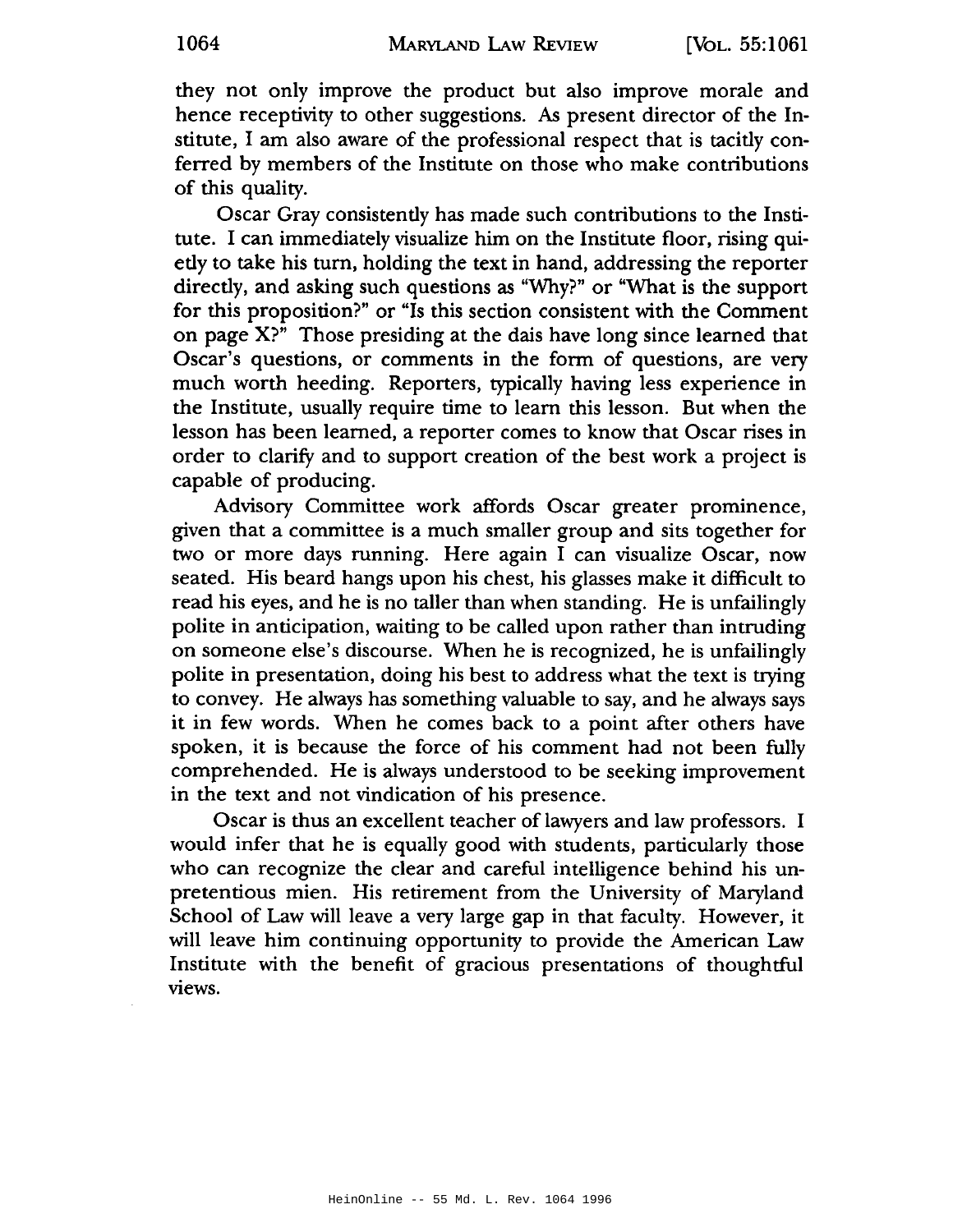### DONALD G. GIFFORD\*

Professor Oscar Gray's retirement from the University of Maryland School of Law marks, in a very real sense, the end of an era in American law and legal education. Professor Gray is among the last in a tradition of great American treatise writers. In recent years, he has been the sole remaining author of The Law of Torts, which bears his name along with those of the late Professors Harper and James. The publication of new editions of the work and the annual supplements is the result of thousands of hours spent meticulously reading new cases, each carefully noted on three-by-five inch cards. The entire process is a passion not only for Professor Gray, but also for his numerous research assistants. As such, Professor Gray follows in the footsteps of the great treatise writers before him: Williston, Seavey, Corbin, and Scott.

The good news is that Professor Gray's retirement from teaching will enable him to focus on his scholarship, to keep up The Law of Torts, and to develop other new scholarship for years to come. Unfortunately, the retirement of the nation's last great traditional treatise writer marks the transition to a new time when computer-assisted research has replaced the treatise. We can only hope that Professor Gray's retirement does not mean that we have seen the last of the giants in various fields of law who understand not only the big picture, but also how each individual decision from fifty-one jurisdictions fits into the mosaic.

Professor Gray has contributed much to the University of Maryland School of Law as one of a handful of "authorities" in what is clearly one of the most important areas (Gray and I would say, the most important area) of law. But he has given so much more. He has been the senior scholar and a voice of conscience at the School of Law since 1971. His brilliant mind spawns questions at faculty lectures and lectures by distinguished visiting guests that cut to the essence of the subject at hand. The books and articles of so many younger scholars have benefited from his critique and analysis.

Oscar is a teacher to all of us, faculty and student alike. As I talk with hundreds of alumni in my capacity as dean, invariably the best and most successful practitioners take the initiative to ask about Professor Gray and whether he is still teaching. Because my principal field of teaching and scholarship is also torts, I particularly cherish my role as one of Oscar's students. Not long ago, I asked him to attend a lecture I was offering on the causes of the perceived medical malprac-

<sup>\*</sup> Dean and Professor of Law, University of Maryland School of Law.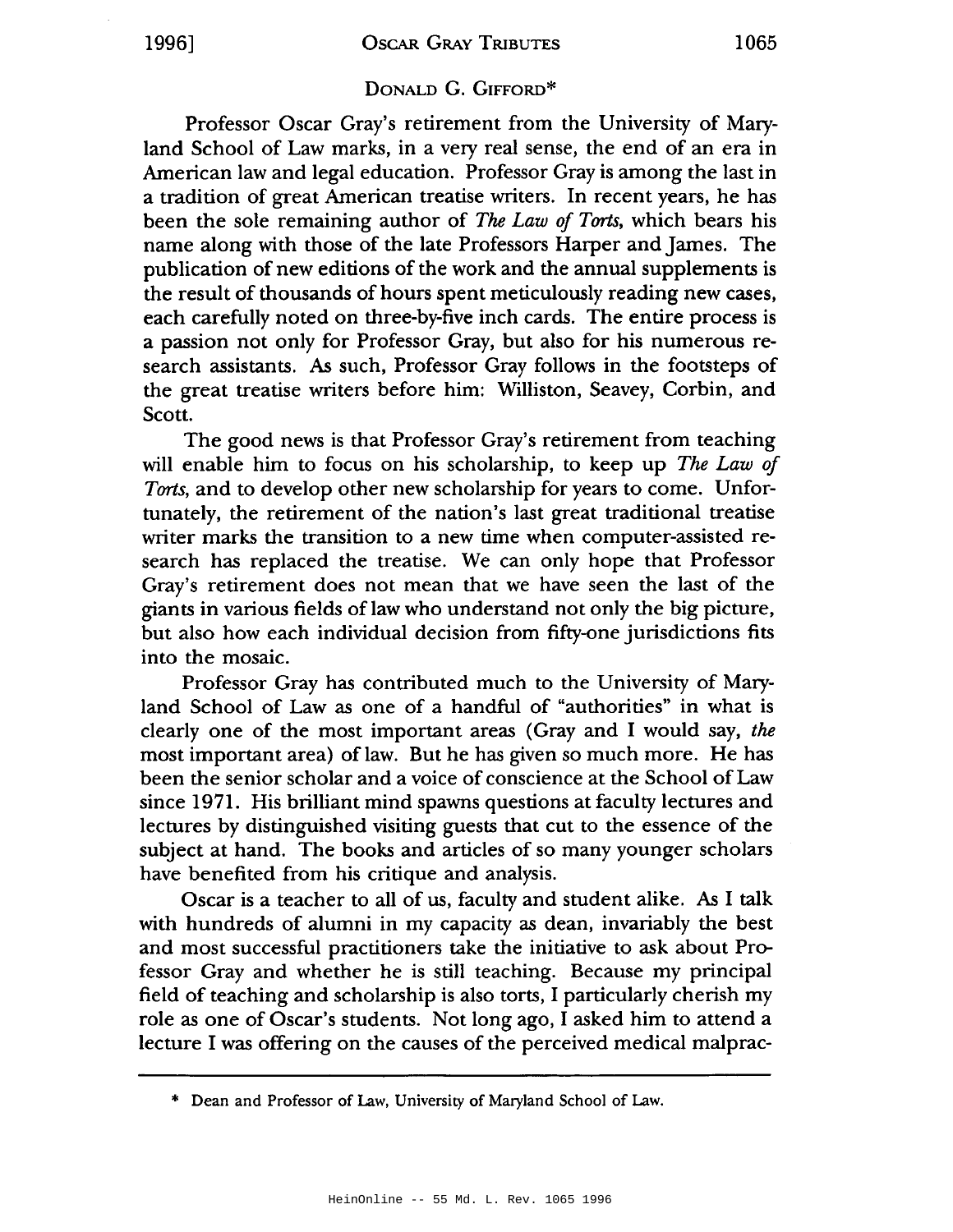tice crisis. It was a topic I had studied intensively for many years, and my own scholarship in the field had been well received. At the end of my lecture, Oscar took issue with an important point that I had made. He was not contentious or argumentative, but it soon became clear to me that the master had detected a logical flaw in my analysis. Without doing harm to my ego, he forced me to reevaluate some of my conclusions. What was all the more remarkable is that although Oscar is typically thought of as a fairly traditional legal scholar who emphasizes doctrine, he used the tools of statistical analysis to expose the shortcomings in my reasoning. Among my personal privileges as Oscar's colleague have been long lunches talking about topics such as the collateral source rule and joint and several liability. Both of us, I suspect, are occasionally frustrated that we find these topics more fascinating than our students sometimes do.

Professor Gray often sounds the lonely voice of principle in the modern world. Most recently, he has been heavily involved in debates with the American Law Institute on the Products Liability Restatement. By speaking out he has forced others to deal with the consequences of their actions, to recognize the ways in which the Restatement affects law that others may not have understood, and that may limit the role of juries in products liability cases.

I confess that emotionally I can only accept Professor Gray's retirement from the University of Maryland School of Law faculty when I recognize it for what it is in reality—a career transition. With so many scholarly projects to be completed, Professor Gray's retirement from teaching will allow him to focus on these efforts.

It is often lightheartedly said, "You are a gentlemen and a scholar." To no person could this be said more sincerely or more truthfully than to Professor Oscar Gray. We take this occasion, Oscar, to celebrate your achievements and to wish you long and continued success in your scholarly and personal endeavors.

#### DAVID BOGEN\*

It is a pleasure to write this tribute to Oscar Gray in order to let him know publicly how much I value him as a colleague. He will, of course, point out the flaws and missing citations, and perhaps suggest some other perspectives on the piece, but I am counting on his usual generosity to his colleagues' work to forgive the blunders. Whether I will hear his comments may be a different matter. Oscar's voice is

<sup>\*</sup> Professor of Law and T. Carroll Brown Scholar, University of Maryland School of Law.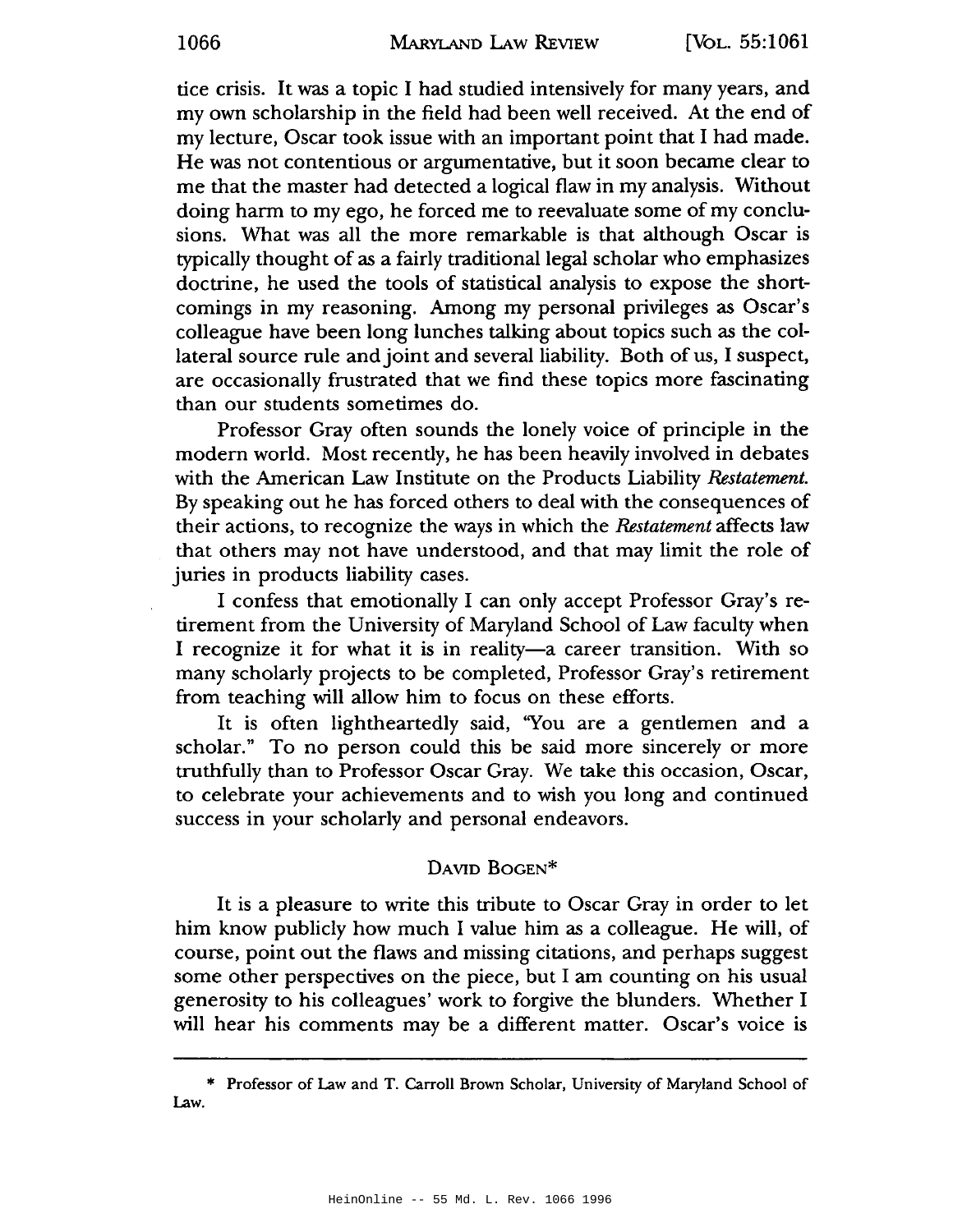often lost as it struggles to get through his beard—as though each thought must be filtered until it is pure.

Oscar Gray is an exemplar of the true scholar—equally at home in the past, the present, and the future. As the Maryland correspondent to the Selden Society, Oscar revels in the history of the common law. If he glimpses a spark of that interest in you, he will delightedly introduce you to its mysteries and joys.

It is the present, however, that Oscar has mastered. My English professor told his students that they were free to disagree with him about American literature after the Revolution, but, because he had read everything written during the colonial period, discussion was a waste of time. Although Oscar seems to have read everything written about torts, he is too modest to think that no one can add to his knowledge. He is always willing to learn as well as to teach. No one at Maryland will forget the lava-like flow of books that engulfed table after table in the library as Oscar read every tort case in the United States (and those of interest throughout the world) to achieve an unequaled mastery of current tort law.

His work at the American Law Institute (ALI) shows not just an understanding of the present, but a clear vision for the future as well. In Maryland, he has fought to reverse the antediluvian policies on contributory negligence that have blocked tort recovery, while his efforts at the ALI have sought to preserve plaintiffs' rights to sue for negligence in products liability cases.

Oscar Gray loves the law—he has devoted his life to learning it, explaining it, and contributing his voice to its improvement. While he is basically a calm and reasonable man, when his sense of justice is offended, he can be passionate in his denunciation. Professor Gray does not simply comment on the law, he participates in it. Whether defending a charge of resisting arrest, suing American Express, or getting the cross off the flagpole flown by the state—he is willing to pay the cost of fighting for his beliefs.

As with other legends, there are many stories about Professor Gray, and some of them are true. They suggest the many aspects of his character. The careful scholar is a Hagerstown, Maryland, boy who delights in the Orioles. The local boy is an international traveler with good friends from other lands. A man with global vision, Oscar has been active in his local Washington, D.C., community. He is a warm and generous supporter of younger colleagues (even as they too grow older). He is as liberal in his appreciation as he is astute in pointing to the weaknesses in a colleague's work.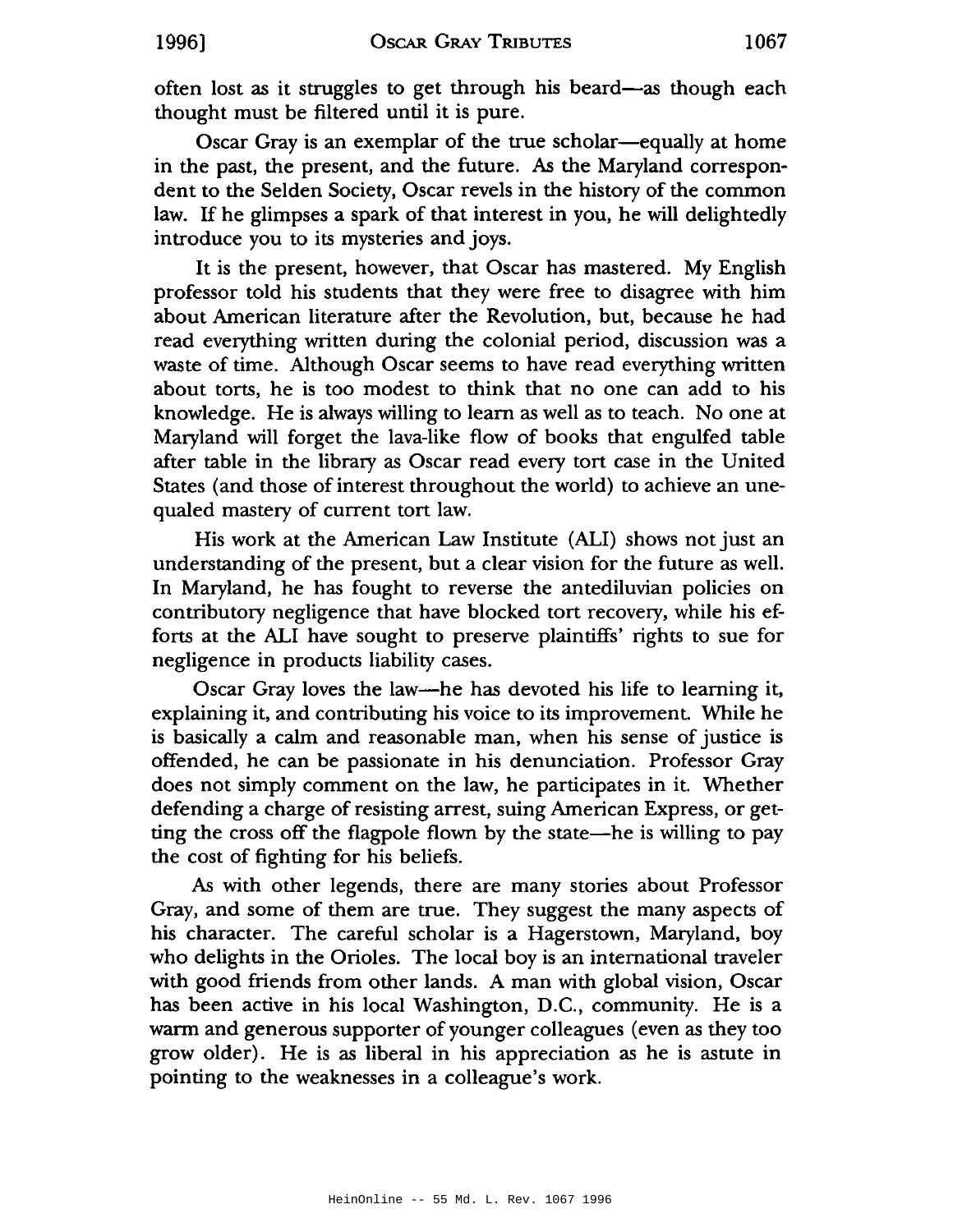Oscar's adventurous spirit is evident even in the trek from his home in the District of Columbia to work in Baltimore. Despite his mild manner, he is at least capable of keeping pace with the traffic that zips up the Baltimore-Washington corridor. One day, perhaps mulling over some arcane torts problem, he may have done a little more than "keep up." Suddenly, the driver of a nondescript vehicle tried to force him to pull off the road. Alarmed by the perceived threat to his safety, Oscar pressed the accelerator to the floor. In the rear view mirror he could see his antagonist in pursuit, and that he had placed a revolving light atop his car. Oscar continued at full speed to escape the threat. As he neared Baltimore, the speeding professor's path was blocked by a phalanx of police vehicles. He came to a halt and was immediately surrounded by the police. The man from the nondescript vehicle also stopped, got out of his car, and joined his fellow officers in arresting the scholar.

For the next several weeks Oscar could be heard daily in the faculty lounge discoursing on the law of arrest—the requirements for identification as a police officer, etc. Perhaps his exposition of the law or that of his attorney was persuasive, or perhaps the former student who prosecuted him had some understanding and compassion. Whatever the cause, the charges eventually were dropped.

Every person on God's green earth is unique—but Oscar is uni $quer.<sup>1</sup> Oscar is perhaps the most striking among a faculty filled with$ original figures. With a floppy hat of cotton in summer and tweed in winter, winter cape, ubiquitous cane, and enveloping beard, he has long served as a model of singular style and taste. Some years ago, laid low with an eye problem, Oscar was forced to wear a patch over his eye. He confided to a colleague that one advantage of his illness was the opportunity to wear such a rakish accessory. When his colleague said, "Why don't you just wear the eyepatch when your eyes recover," Oscar replied, "But that would be affected!" And, clearly, Professor Oscar Gray is genuine. There is, however, one "affect" that always will accompany Professor Gray: the deep "affect-ion" that his colleagues hold for this epitome of scholarship and humanity.

#### WILLIAM L. REYNOLDS\*

What can I say about Oscar? It certainly is true that for a quarter century, he has been a friend, role model, and source of delight. But

<sup>1.</sup> The dictionary vocabulary is not sufficient to describe Oscar Gray.

<sup>\*</sup> Jacob A. France Professor of Judicial Process, University of Maryland School of Law.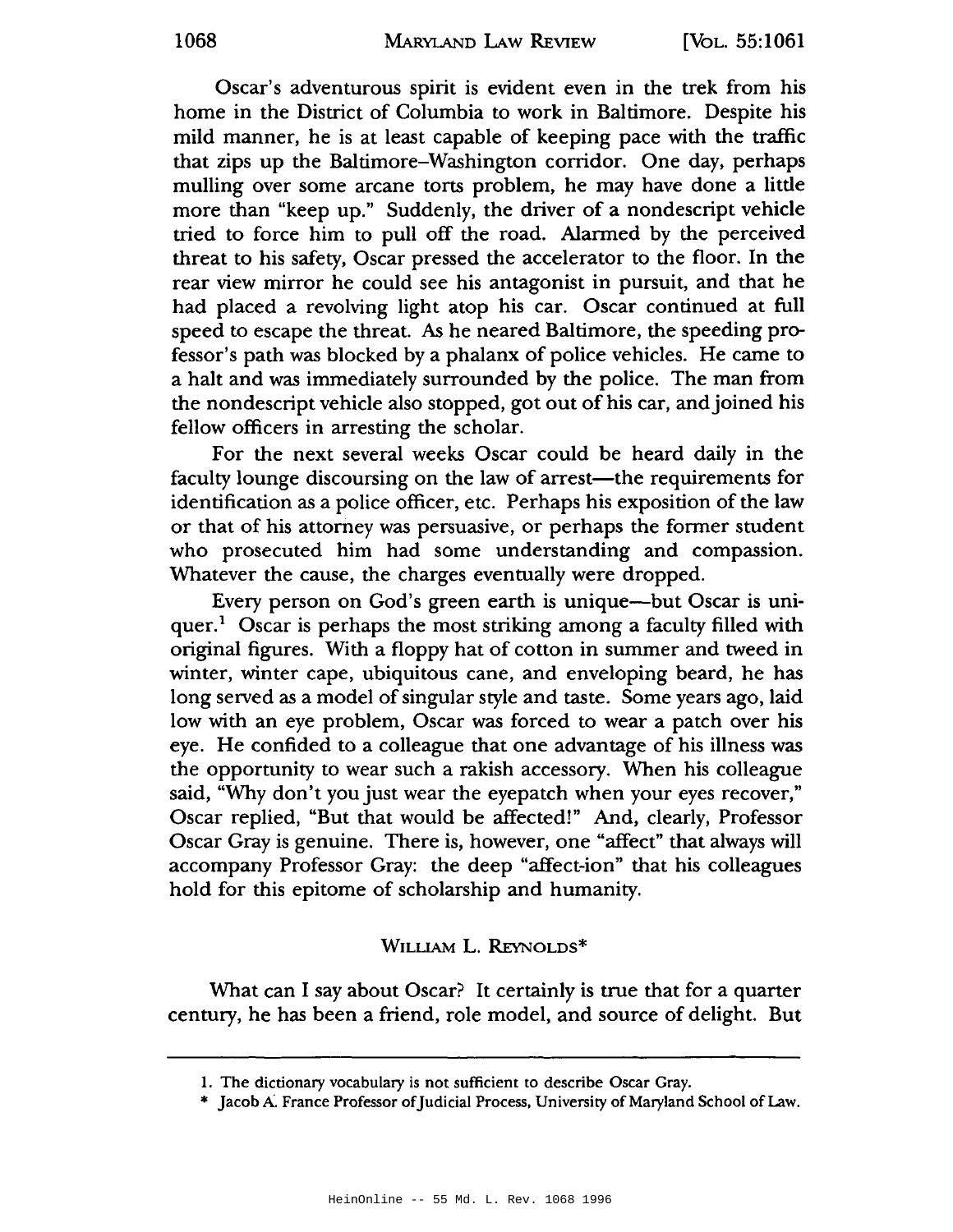that statement alone fails to capture the Oscar essence. Let me try a few stories.

Oscar has been a wonderful friend for these twenty-five years. In my neophyte teaching days he counseled and reassured me. (He once attended my contracts class as part of the promotions process; he came up afterward to a very nervous young professor, beckoned to me solemnly, and, in his hoarse whisper, said: "Write larger.") Oscar is always ready with great restaurant and wine recommendations-not your usual fare either, but extremely good values. If you're going to London or the West Coast, call Oscar first.

Oscar is the most dedicated scholar I have ever met. He seeks truth, and only truth will do. He is not content merely to read the cases that he cites (a rare enough trait among today's scholars), but he reads the sources cited in those cases, as well as the cases cited by the sources. Woe to the scholar caught by Oscar in an assertion not backed up by the record. Typical of Oscar, however, is his reaction: not scorn, but intense disappointment. Of course, this dedication leads Oscar down the trail of lost causes, most recently shown by his critique of the proposed Restatement (Third) of Torts—Products Liability.<sup>1</sup>

As a result of his dedication (as well as his learning and his common sense), his magisterial treatise on tort law<sup>2</sup> is far and away the best comprehensive treatment on the subject. For both professor and practitioner, it is the first source for enlightenment.

Oscar's idiosyncracies (eccentricities?) have always been enjoyable. The D.C. Circuit took notice of his character traits a few years ago. Oscar and his delightful wife, Sheila, were having an anniversary dinner at a fancy restaurant where he tried to pay for dinner with an American Express card. After a while, the maitre d' returned and, stating that he was acting under orders from American Express, proceeded to cut up Oscar's credit card in front of the horrified couple. Now most of us would have taken our lumps and gone home. Not Oscar! He sued-and won.<sup>3</sup> The court, speaking through Judge Mikva, after observing that Oscar had persevered despite an extremely burdensome course of litigation, commented that the plaintiff was "te-

1996]

<sup>1.</sup> See Oscar S. Gray, The Draft ALI Product Liability Proposals: Progress or Anachronism, 61 TENN. L. REV. 1105 (1994).

<sup>2.</sup> FOWLER V. HARPER ET AL., THE LAW OF TORTS (2d ed. 1986). It is typical of Oscar that although little remains of the 1957 edition of Professors Harper and James, Oscar's name still comes a very modest third.

<sup>3.</sup> The account of this grisly tale is told in Gray v. American Express Co., 743 F.2d 10 (D.C. Cir. 1984).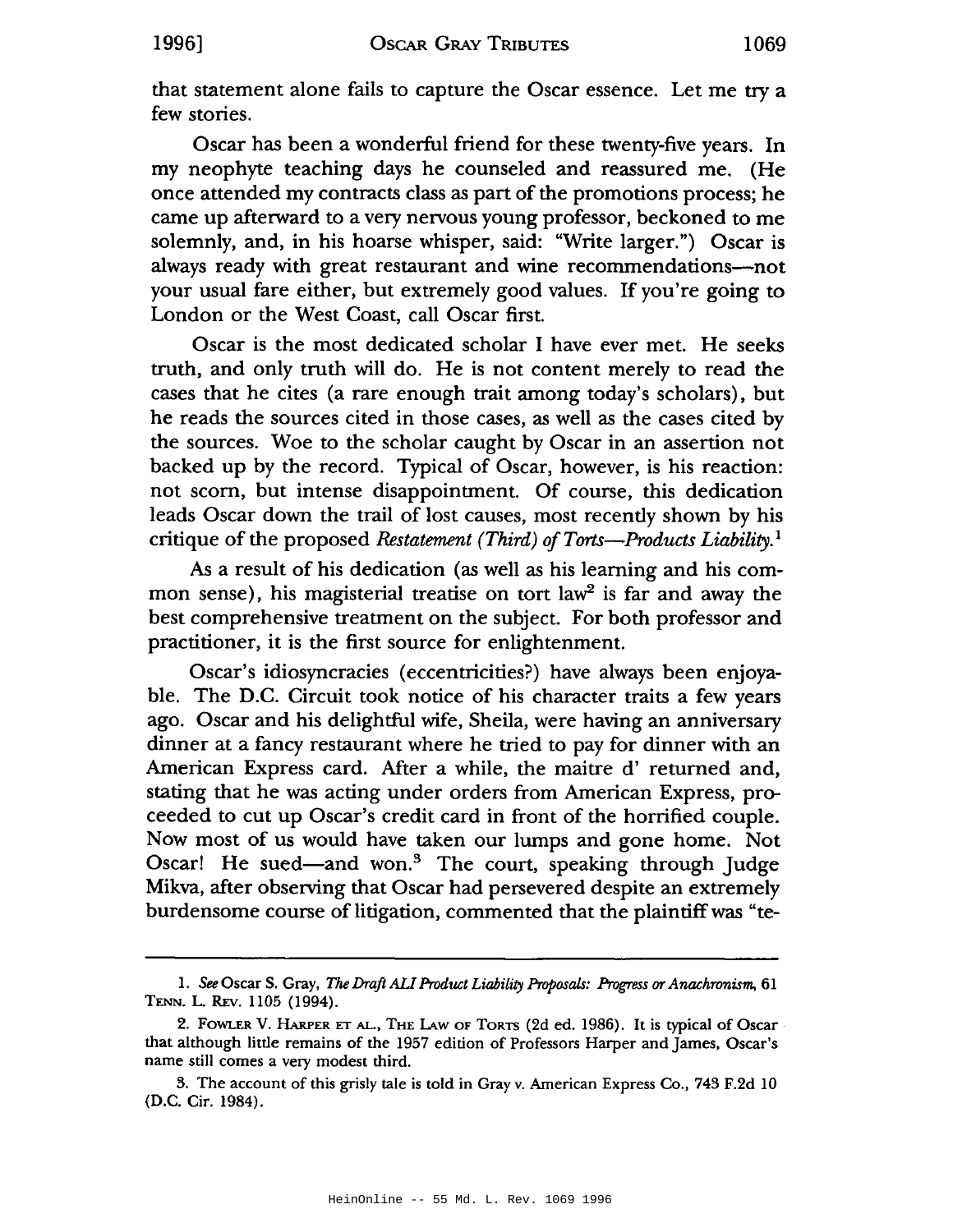nacious even beyond the professional custom . . . a stubborn professional."4

That statement certainly captured some of Oscar's spirit. I believe, however, that what really motivated him in the litigation was his fundamental sense of justice. He had been wronged by a powerful corporation, and that wrong had to be righted.

Curiosity is also an Oscar character trait. He is well read and knowledgeable on every topic. Illustrative are his comments on the floor of the American Law Institute, where he makes cogent and incisive comments on almost every topic up for discussion. Now this is not a forum for the faint of heart, yet Oscar not only speaks but he is listened to with great respect.

Throughout the twenty-five years Oscar has taught at Maryland, the school has grown by leaps and bounds in national reputation. More important, we have been an incredibly friendly, cohesive, and congenial faculty (think of us in this respect, at least, as the antithesis of Harvard). Few professors leave for greener pastures, and many have joined us after learning of our reputation. Much of that ambiance can be traced to Oscar, to his warmth and his integrity.

I am very glad he is only retiring, not leaving. I look forward to another quarter-century of learning from Oscar, and laughing with him.

#### KENNETH S. ANECKSTEIN\*

I have known Professor Oscar Gray for almost three years, first as a student and then as one of his research assistants. Looking back on the time I spent obtaining my legal education, some of my fondest memories and most rewarding experiences relate to my numerous encounters with Professor Gray. As a student, I had the good fortune of learning torts from one of the field's most eminent personas. As one of his research assistants, I had the additional pleasure of getting to know Oscar Gray, the person. In the few words that follow, I could not possibly do justice in discussing such a complex individual. Instead, this brief essay attempts to provide some snapshots of an individual who had a profound influence on my legal education. The very first class I attended in law school was Torts I. While I sat anxiously awaiting the commencement of my legal education, in walked Professor Gray. My first impression of him was not flattering: a frail man

<sup>4.</sup> Id. at 20-21.

<sup>\*</sup> Clerk, the Honorable Glenn T. Harrell, Maryland Court of Special Appeals. J.D., University of Maryland School of Law, 1996.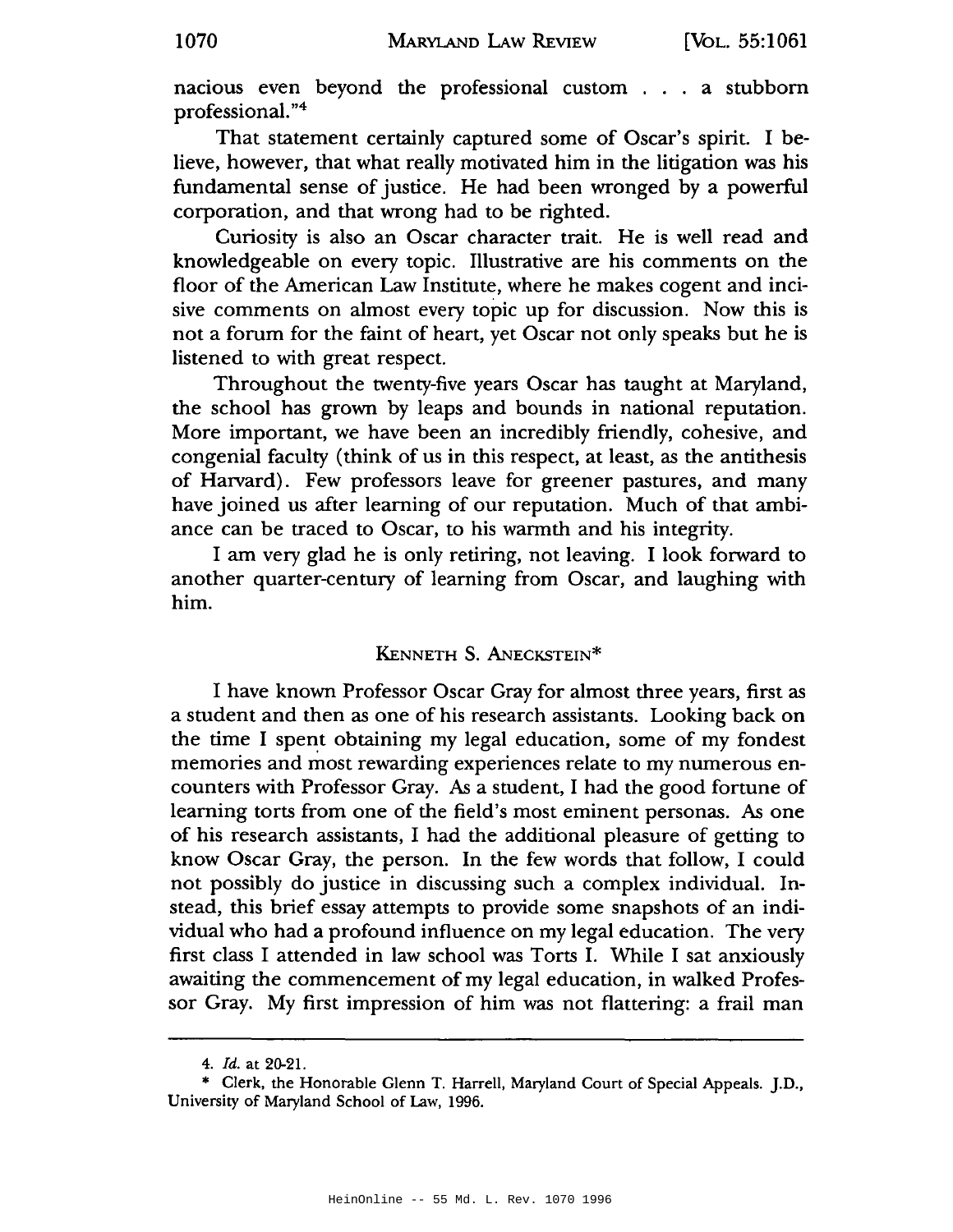wearing a well-worn sport jacket, his face shrouded by its most prominent feature, a bushy gray and white beard. Over the next few weeks my impression of him headed further south as we became mired in one case, Ives v. South Buffalo Railway.<sup>1</sup> In Ives, New York's highest court held the state's first workers' compensation law unconstitutional because it sought to impose liability without fault. Professor Gray spent the first three weeks of that semester criticizing the court's attempt to "reduce all tort liability to terms of fault."<sup>2</sup> Fine enough, but I was still waiting to learn what a tort was. It was not until later that I realized Professor Gray's true pedagogical purpose: to teach us that opinions, written by even the most esteemed jurists, should be scrutinized with a generous dose of skepticism.

At the end of the first semester I caught my first glimpse of the person Oscar Gray-a professor who cared about his students' welfare. At this point my classmates and I were all worked up over our upcoming exams. Professor Gray tried to allay our fears by telling our class that by having gained admission to law school, we were already members of the "club," and that we should not be too concerned about exams. While studying for the Torts I exam, I began to appreciate how well he had taught us. My class notes made sense because he had presented the material in a surprisingly simple manner and with a great deal of clarity. I also found his approach practical, grounded more in the real world than the ivory tower of academia. Not bad for someone touted as an eminent torts scholar.

Moreover, he said that we should use the exam as a vehicle for showing off our knowledge and reasoning ability. For me, his pep talk mollified some of the pre-exam jitters I was experiencing. His interest in students went beyond the classroom. As our relationship developed over the next two years, Professor Gray often sought my input before a faculty meeting when a student issue was on the agenda. To me it seemed that he truly had the students' best interests in mind.

Professor Gray also encouraged his students to cultivate their individual skills and talents. Early in the spring semester of my first year I asked Professor Gray for a job as a research assistant. At this point in my legal career, my resume barely filed half of a page—if I used extra spacing. At the suggestion of a friend, I included a line stating that I spoke conversational Spanish. Much to my surprise, this caught Professor Gray's interest. In my "interview" he strongly encouraged me to maintain my linguistic skills by reading the Spanish legal materials in

19961

<sup>1. 201</sup> N.Y. 271 (1911).

<sup>2.</sup> I FOWLER V. HARPER ET AL., THE LAW OF TORTS 91 (2d ed. 1986).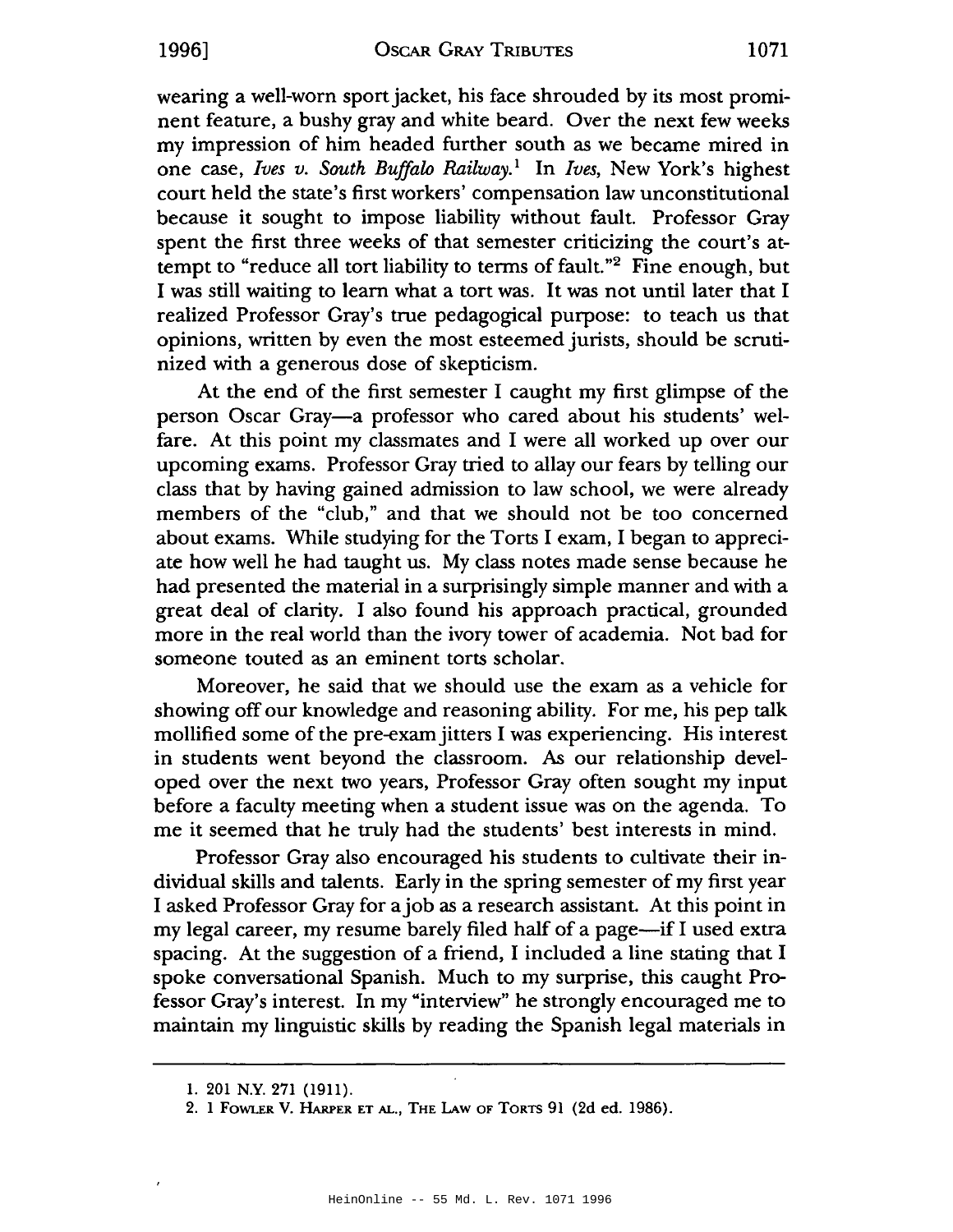the law library. This, he stated, would improve my prospects in the job market.

That summer I worked full time for him, during which the barriers that normally exist between students and their teachers dissolved. What struck me immediately was that he was a man of genuine modesty. He attributed any praise concerning his treatise to his co-authors, Fowler V. Harper and Fleming James, Jr., while assuming responsibility for any criticisms or errors. Moreover, throughout the treatise, Professor Gray referred to himself merely as "the junior author."

Oscar Gray's humility was also evident in the manner in which he treated his research assistants. Once he asked me to update the cases on malicious prosecution. Upon giving me this assignment, he encouraged me to consult other secondary authorities and said that if I believed he could present the material more clearly, I should say so. I was floored. Here was Oscar Gray, one of America's leading torts scholars, soliciting a critique from someone who had just completed one year of law school.

I have seen firsthand the energy Professor Gray puts into his work and the enjoyment he derives from it. Frequently we would meet to update and correct citations in his treatise. Often he would take a case that merely required a change in the reporter volume and begin poring over it. On these occasions it seemed as if he was revisiting and reminiscing with an old friend whom he had not seen in a while. In addition, if I brought to his attention a case that signaled a new trend in the law, he acted like a giddy child who had just received a new toy. He would then give me a discourse on the case from various angles, reminding me of how my English literature professor would dissect a Shakespearean play.

The acuteness and versatility of Professor Gray's mind is amazing. Once I had to summarize an article from a chemical engineering periodical for him. Within an hour he understood it on a level far deeper than I. While working for him we have discussed a variety of subjects ranging from social utility to shortstops; from products liability to the Privy Council.

After that summer I continued to work for him during law school, and our relationship has evolved to the point where I now consider him a good friend. He has a great sense of humor, and can also take a good deal of ribbing. One time during a used book sale, I saw Professor Gray rummaging through a box of books. I approached him and asked if he was looking for a Gilbert's or the Casenotes for his casebook, and offered to lend him mine if he could not find one. He